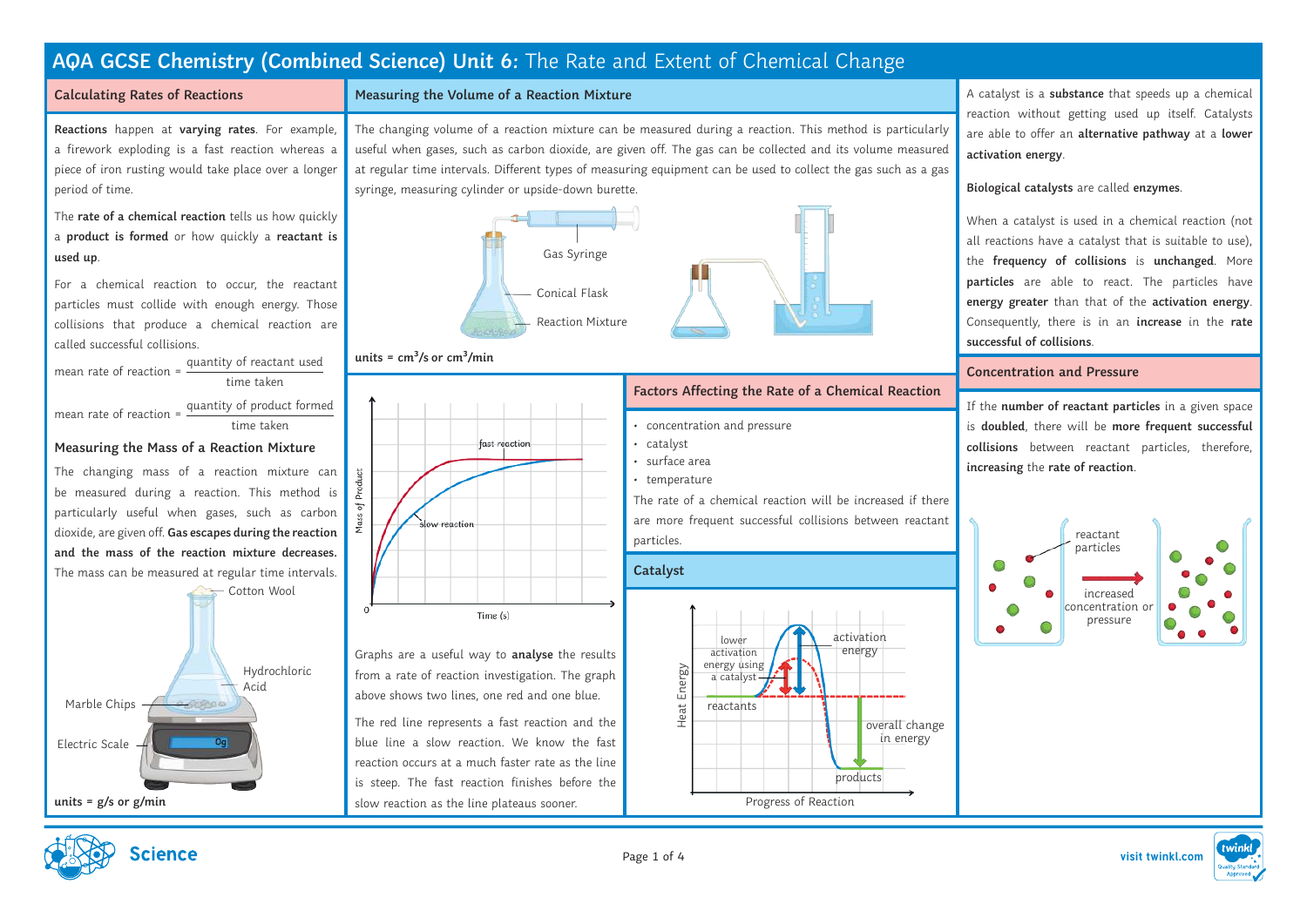#### **Temperature**

When the temperature of the reaction mixture is increased, the reactant particles **gain kinetic energy**  and move much more quickly. This results in **more frequent successful collisions** between the reactant particles, therefore, **increasing the rate of the reaction**.



**Surface Area**

**Large lumps** of a solid have a **small surface area to volume ratio**. If the solid is broken up into smaller lumps or crushed into a powder, this will increase the surface area to volume ratio.



A larger area of the solid is now exposed to other reactant particles. This increases the frequency of successful collisions thus increasing the rate of reaction.

#### **Calculating Gradient (Higher Tier Only) gradient = y x**

On the graph, draw construction lines on the part of the graph that has a straight line. Measure the values of x and y.



In the graph below, the gradient of the first line is much steeper than the second line. This indicates that a faster reaction is taking place. Remember, the steeper the line, the faster the reaction.

To calculate the reaction rate at a specific time period, construction lines must first be drawn on the straightest part of the graph.



For the first line, what is the rate of reaction at 20 seconds?

 $54 \div 20 = 2.7$ cm<sup>3</sup>/s

For the second line, what is the rate of reaction at 40 seconds?

 $52 \div 40 = 1.3 \text{cm}^3/\text{s}$ 

## **Dynamic Equilibrium**

In a **closed system** (this means nothing can get in or out), a reversible reaction can reach **dynamic equilibrium**. This is where the **forward** and **reverse reactions** are occurring at the **same rate** and the **concentrations** of all the substances that are reacting remain constant.

## **Changing Conditions and the Effect on the Position of Equilibrium (Higher Tier Only)**

The reaction between nitrogen and hydrogen to make ammonia is an industrial process called the Haber process. It requires a high temperature, high pressure and an iron catalyst.

The symbol equation for the reaction is as follows:

 $N_2(g) + 3H_2(g) \rightleftharpoons 2NH_3(g)$ 

According to **Le Chatelier's Principle**, the position of equilibrium can be altered by changing the conditions of the reaction i.e. the pressure, concentration and/or the temperature. The **position** of the **equilibrium** will shift to **counteract** any changes made.

Increasing the **temperature** of the reaction in the forward direction (exothermic) will result in the equilibrium shifting in favour of the reverse direction (endothermic) to reduce the temperature.

From the equation, it is clear that on the **left-hand side,** there are **four molecules** and on the **right-hand side,** there are **two molecules**. If the **pressure** in the system were **increased**, the equilibrium **position would shift to the right** as there are fewer molecules. If the pressure in the system were **decreased**, the equilibrium **position would shift to the left** as there are a larger number of molecules.

If the **concentration** of one of the **reactants were increased**, then the equilibrium position would move in **favour of the products**. This would result in more product being produced. If the concentration of the **products were decreased**, equilibrium would shift to **favour the products**. More reactants would react until equilibrium is reached.



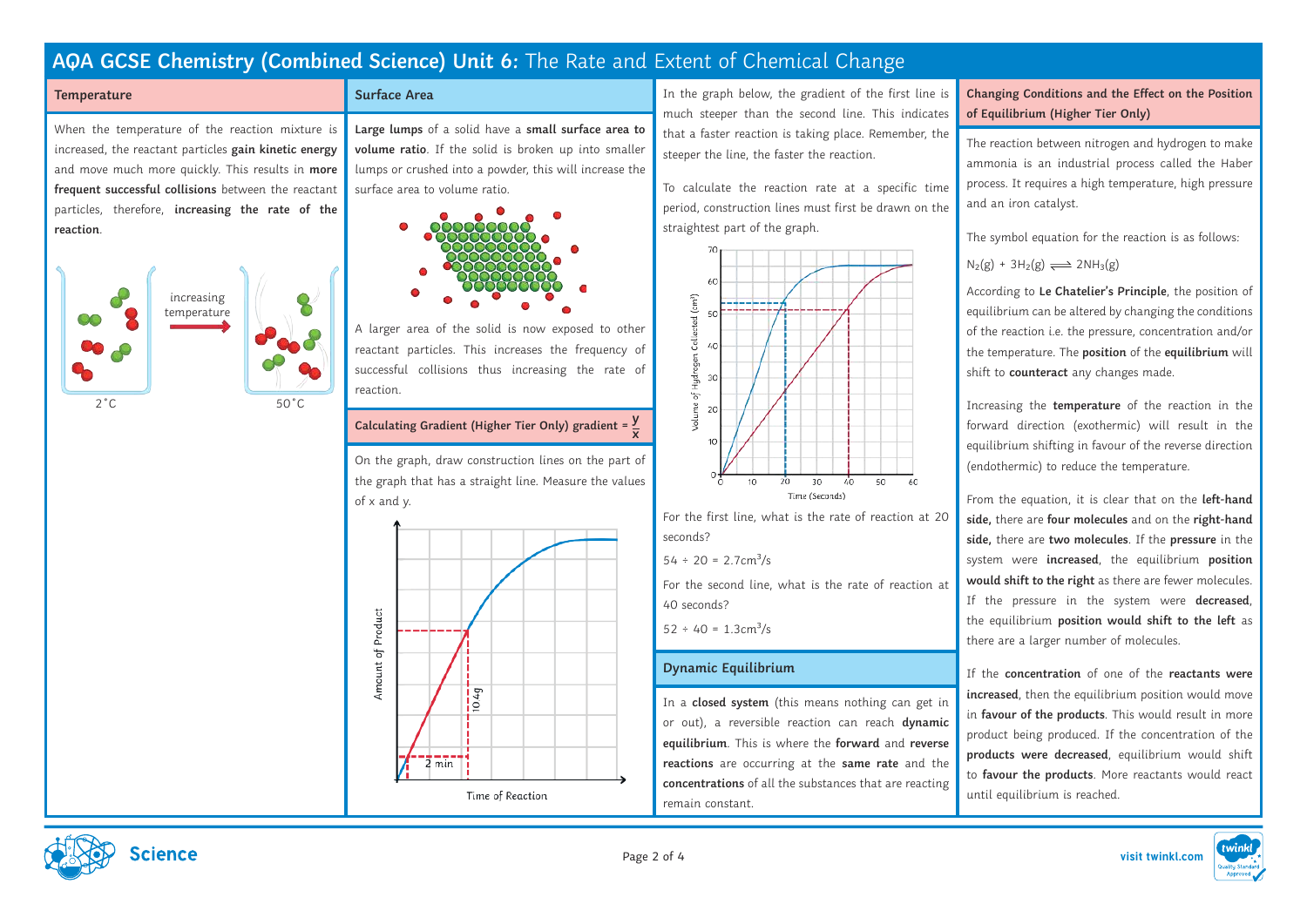# **Reversible Reactions**

A reversible reaction is one in which the **reactants form products**. The products are then able to react together to **reform the reactants**.

- For example:
- A reacts with B to form C and D.
- C and D are able to react to form A and B.

The equation would be as follows (where the **double arrow symbol** represents a **reversible reaction** is taking place):

 $A + B \rightleftharpoons C + D$ 

The **forward reaction** goes to the **left** and the **backwards reaction** goes to the **right**. For example, if the forward reaction is exothermic then the backward reaction will be endothermic. The amount of energy that is transferred is the same for both the forward and reverse reaction.

**Hydrated** copper sulfate is a blue substance. We say that the copper sulfate is hydrated as it **contains water**. The copper sulfate is heated and the water evaporates leaving a white substance known as **anhydrous** copper sulfate. Anhydrous meaning **no water**.

The word equation for the reaction is as follows:

hydrated copper sulfate  $\rightleftharpoons$  anhydrous copper sulfate + water

 $CuSO<sub>4</sub>.5H<sub>2</sub>O(s) \rightleftharpoons CuSO<sub>4</sub>(s) + H<sub>2</sub>O(l)$ 

The reaction can be reversed when water is added to the anhydrous copper sulfate.

This method outlines one way to carry out an investigation to collect a gas from a chemical reaction.

**Required Practical 5: Measuring the Production of a Gas**

The practical involves changing the concentration of hydrochloric acid and measuring the volume of carbon dioxide gas produced when the acid reacts with calcium carbonate.

The word equation for the reaction is as follows:

calcium carbonate + hydrochloric acid  $\rightarrow$  calcium chloride + water + carbon dioxide

The symbol equation for the reaction is:





## **Method**

Step 1 – Clamp a gas syringe to a retort stand using a boss and clamp. Ensure the syringe is a quarter of the way from the top of the stand. Place the delivery tube to the end of the gas syringe.

Step 2 – Measure out 50ml of hydrochloric acid using a measuring cylinder and pour into a conical flask.

Step 3 – Using a top pan balance, measure out 0.5g of powdered calcium carbonate and place in the conical flask.

Step 4 – Immediately connect the bung and delivery tube to the conical flask. Start the stopwatch.

Step 5 – Record the volume of carbon dioxide gas produced every 10 seconds.

Step 6 – When the reaction has finished and there are no more bubbles of gas being produced, clean the equipment and repeat using four other different concentrations of hydrochloric acid.

When analysing the results from the practical investigation, plot a graph of Time (s) against Volume of Gas Produced (cm<sup>3</sup>). Draw a curve of best fit through the points. A graph should be plotted for each concentration of acid.

Calculate the mean rate of reaction ( $cm^3/s$ ) for each concentration of acid used. This can be calculated by dividing the total mass of gas produced ( $cm<sup>3</sup>$ ) by the reaction time (s).

## **Required Practical 5: Investigating a Change in Colour**



This method outlines one way to carry out an investigation into the effect of increased temperature on the rate of a reaction.

The word equation for this reaction is as follows:

sodium thiosulfate + hydrochloric acid  $\rightarrow$  sodium chloride + water + sulfur dioxide + sulfur The symbol equation for this reaction is:

 $Na<sub>2</sub>S<sub>2</sub>O<sub>3</sub> + 2HCl$   $\rightarrow$  2NaCl + H<sub>2</sub>O + SO<sub>2</sub> + S

The reaction between sodium thiosulfate and hydrochloric acid produces a **precipitate**. **Sulfur** is responsible for the formation of the precipitate. A precipitate is a **solid** that is formed in a solution. It is the formation of this precipitate that causes the reaction mixture to become **cloudy**; the cloudiness is a way to measure the **reaction time**.